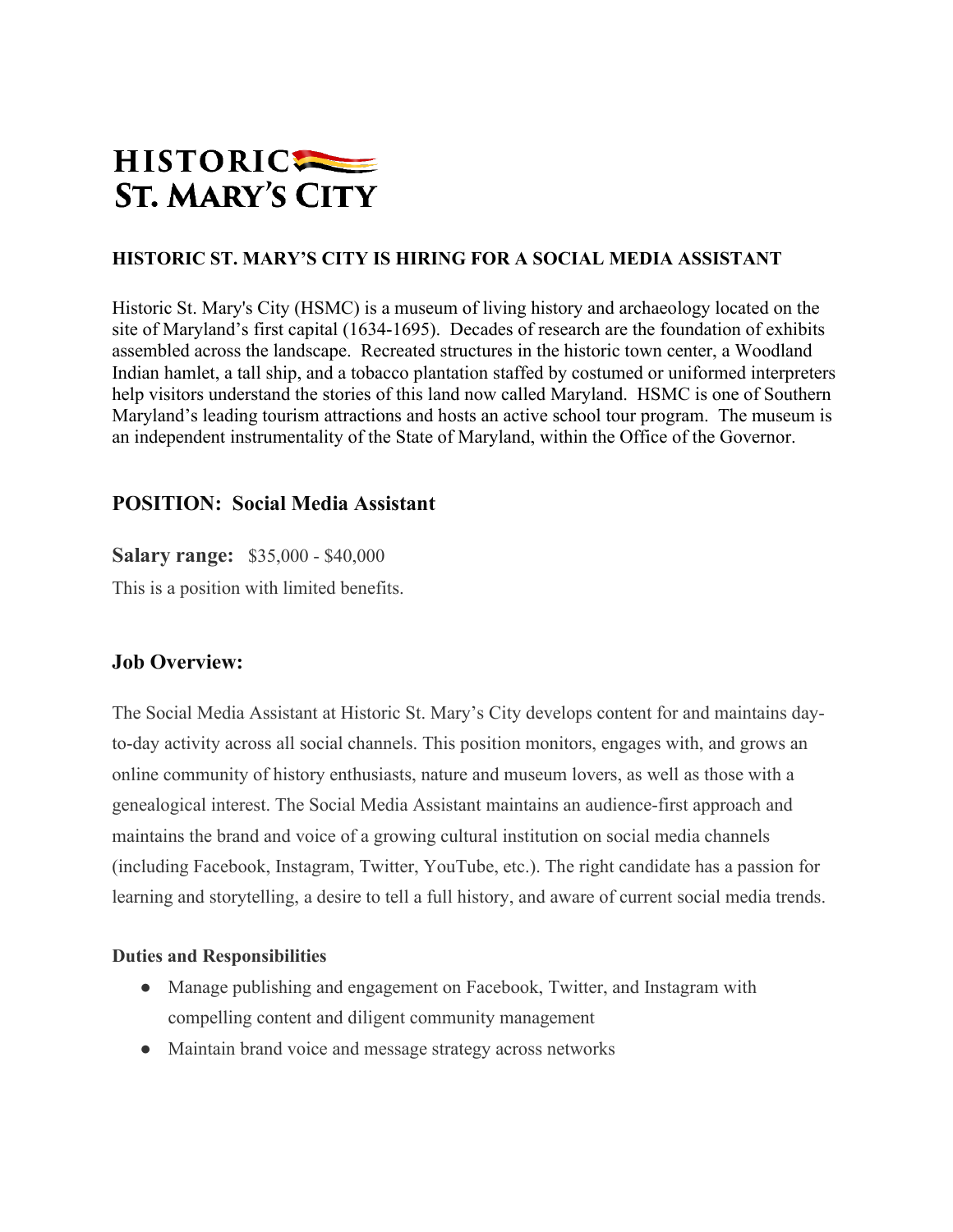- Promote HSMC's mission, collections, research, exhibitions, events, programs, and initiatives through both organic and paid social media
- Collaborate with across HSMC departments to gather, write, and edit content
- Develop an ongoing strategy for HSMC social channels
- Monitor, report, and respond to customer service issues
- Help determine the impact of all HSMC social media outreach; analyze and review the effectiveness of organic efforts and paid campaigns to help evolve ongoing social media strategy
- Implement and maintain institutional social policies and monitor social properties operated by other departments within HSMC

# **Qualifications**

- Bachelor's degree required; museum, journalism, history, English, communications, or new media degree preferred
- 3-5 years of dedicated social media experience
- Exceptional communication skills, both written and verbal
- An eye for details and inconsistencies, both in writing and style
- Ability to adapt written voice to fit channel and brand
- Ability to analyze and report on social media performance metrics
- Experience using social media scheduling, monitoring, and engagement tools, e.g., Sprout Social
- In-depth knowledge and understanding of current social media landscape, trends, tools
- Self-starter with some project management skills, including schedule development, tracking, task prioritization, and an ability to meet tight deadlines
- Ability to negotiate the requests and needs of different internal stakeholders while firmly advocating for our audiences
- Ability to keep track of many small details without losing sight of the big picture

# **Preferred**

● Experience creating storylines, shooting, and/or editing videos for social